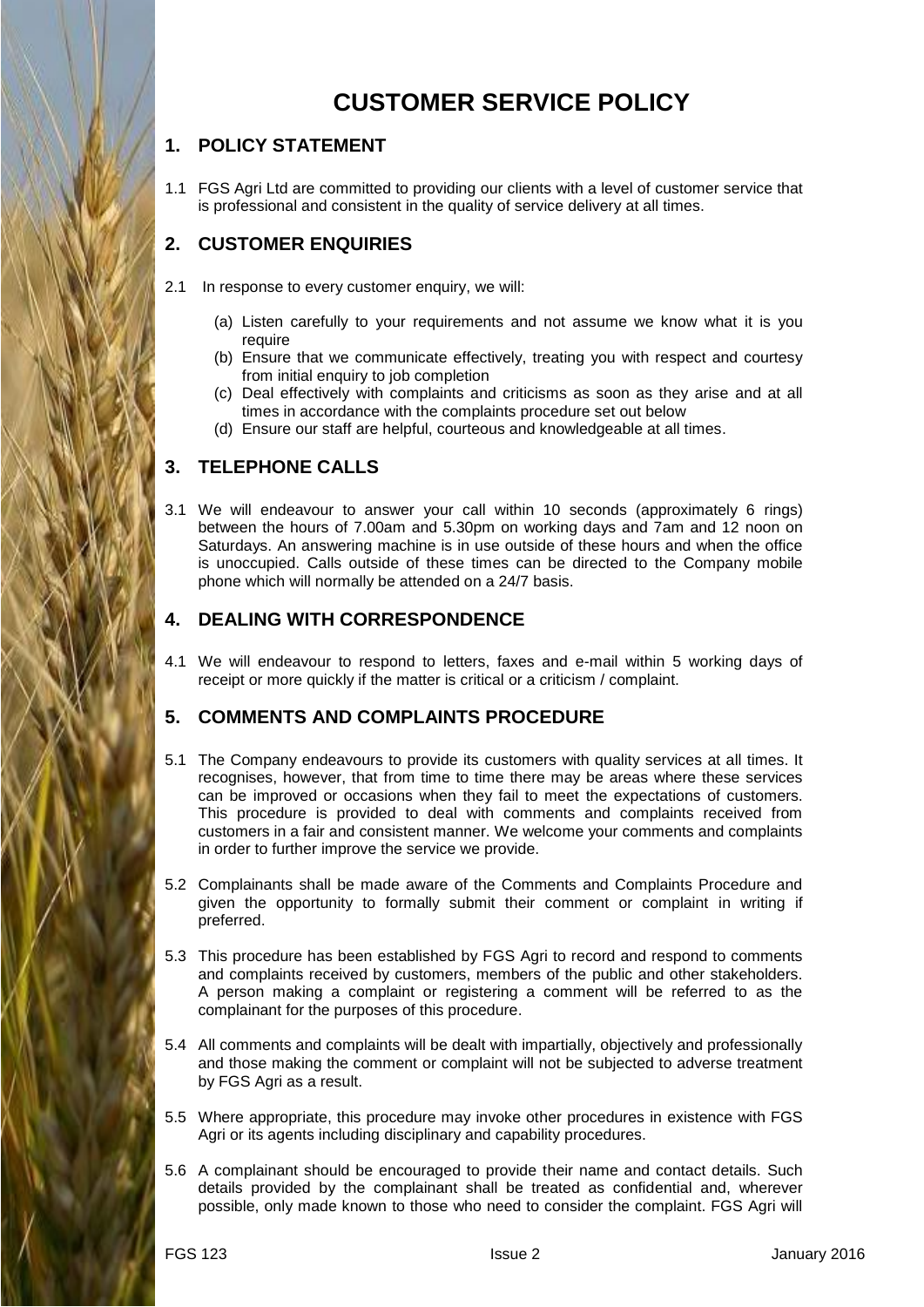recognise complaints or comments received anonymously as part of this procedure although there may be practical difficulties in concluding an investigation.

EXCLUSIONS FROM THIS PROCEDURE

5.7 This procedure does not apply to comments or complaints received from FGS Agri employees. The FGS Agri Grievance Procedure is in place for these purposes.

COMMENTS AND COMPLAINTS LOG AND RESPONSIBILITIES

- 5.8 A comments and complaints log shall be maintained at our head office.
- 5.9 Comments or complaints must be forwarded to the Manager of the relevant Enterprise in the first instance. Where the person receiving the complaint cannot identify the relevant Enterprise, the complaint shall be forwarded to the Managing Director.
- 5.10 Details of complaints shall automatically be referred to the Managing Director, where a complaint is: potentially in relation a breach of procedural rules, a criminal act or fraudulent activity, or is a high profile or sensitive complaint.
- 5.11 The complaints log will initially record relevant details regarding the complainant and the nature of the complaint. Where a high level of confidentiality is required, this information may be truncated or omitted from the central log but will be recorded elsewhere.
- 5.12 The register will identify the person to whom the complaint was made and the Enterprise Manager responsible for dealing with the complaint.
- 5.13 The register will be updated as necessary to show the progress of the complaint.
- 5.14 All staff dealing with any stage of a complaint shall be mindful of the need to treat the complaint as confidential.
- 5.15 Comments and complaints should be dealt with quickly, thoroughly and with due regards to the importance of time in respect of the particular complaint. Generally speaking, complaints will be acknowledged by the company within two working days of receipt.
- 5.16 The complainant must be informed that the Company will aim to resolve the complaint as quickly as possible, however a maximum time of eight weeks is applied to all complaints, to allow for more serious allegations requiring thorough investigation. The client will be kept informed of the progress of their complaint throughout.

#### **6. MAINTAINING, MONITORING AND REPORTING**

- 6.1 The progress of individual complaints shall be the responsibility of the relevant Enterprise Manager who should ensure that the register is updated at regular intervals.
- 6.2 On a monthly basis, Enterprise Managers will be provided with information on the level and progress of complaints and where necessary, prompts to further action or additional corrective measures.
- 6.3 Information collated from customer questionnaires regarding satisfaction with the service provided shall be analysed on an annual basis.

#### **7. TRAINING**

7.1 The Company will ensure that all staff are familiar with the Comments and Complaints Procedure. This procedure will be included within the employee induction process for relevant new staff and all managers.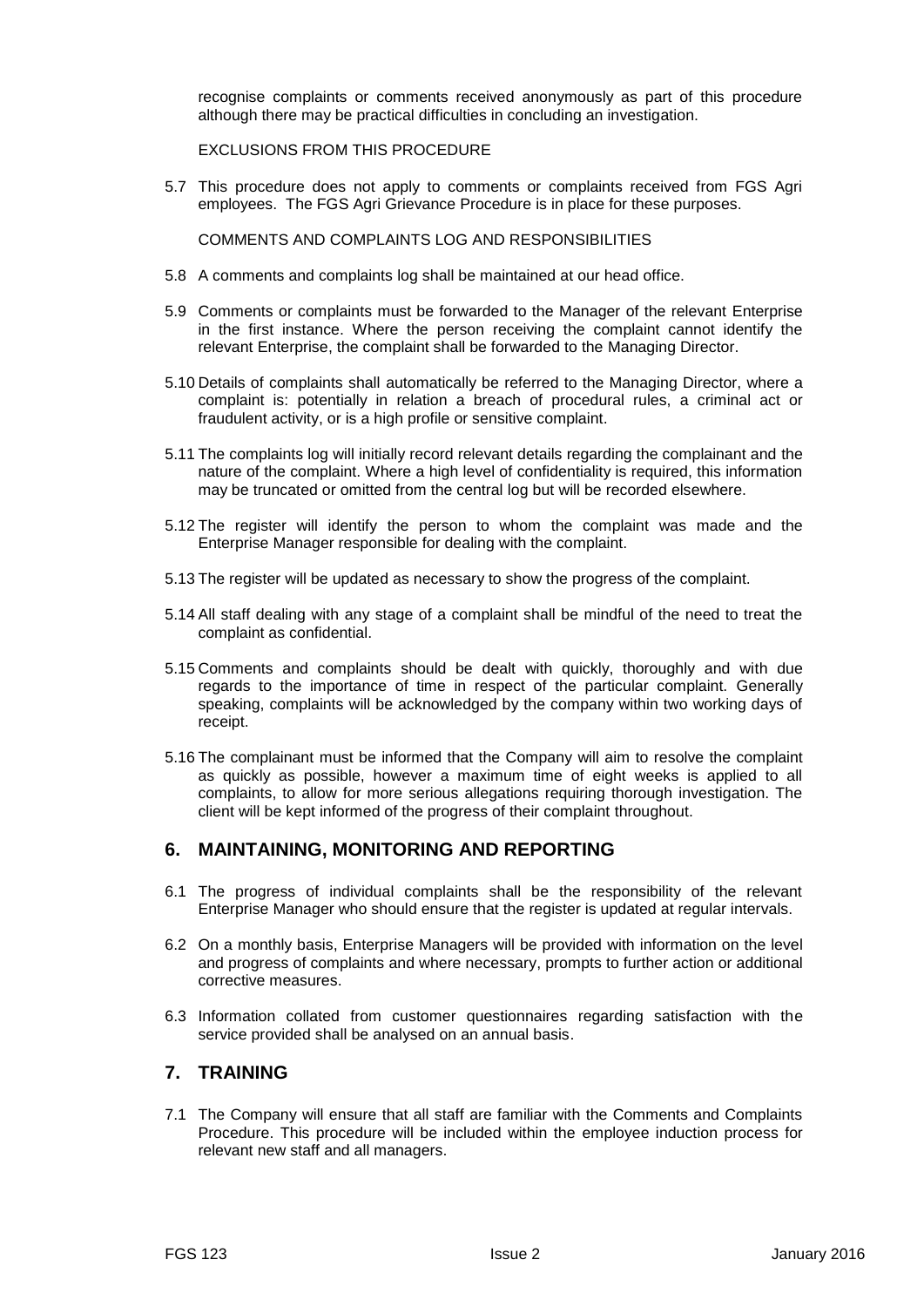### **8. INVESTIGATING A COMPLAINT**

8.1 The way in which a complaint is treated and investigated will depend upon the nature and seriousness of the complaint. Allegations of criminal behaviour require special care to ensure that officers dealing with the complaint do not hamper any subsequent investigation by the Police. Therefore, where an allegation of criminal behaviour, including fraudulent activity has been made, the Managing Director shall lead the investigation.

### **9. CONDUCTING AN INVESTIGATION**

- 9.1 In carrying out an investigation, the relevant Enterprise Manager should consider the nature of the complaint and the level at which it is being considered. For example, low Level complaints which can be completed quickly should not be hampered by unnecessary procedural issues and enterprise managers should consider how the complaint may be resolved without further investigation.
- 9.2 In contrast, serious complaints or complaints of a contractual nature should be investigated formally and appropriate documentation produced to record and thoroughly assess the allegation. As part of the investigation, information on any relevant legal, contractual, policy and administrative background relating to the complaint must be sought.
- 9.3 Enterprise Managers investigating a serious complaint should assess the appropriateness of using the Comments and Complaints procedure in this instance and consider possible alternatives including litigation and/ or statutory or regulatory involvement. This assessment should be reviewed throughout the term of the investigation as more information is gathered to inform the process. The Enterprise Manager should also assess which activities of the Company are associated with the complaint and consider the suspension or deferment of the activity until the complaint has been resolved.
- 9.4 The investigation should establish the relevant sequence of events, identifying and interviewing those staff, and Managers most directly involved.
- 9.5 Prepare a conclusion to the investigation which may include recommendations for improvement and corrective measures to prevent a recurrence of the activity leading to the complaint.
- 9.6 Where the investigation concludes that the company provided a poor service, we will acknowledge what went wrong and offer the client a suitable remedy, along with a full explanation of what happened. The remedy will be proportional to the level of poor service. For example, a small administrative error not adversely impacting the client but causing a minor inconvenience may result in a polite apology, whereas overcharging a client or damage to property will result in an offer of apology, financial recompense and reinstatement of any damage at our expense.
- 9.7 Where the investigation concludes that the Company provided a reasonable service, we will provide a full and clear explanation as to how we reached the decision and show evidence for that where possible.

### **10. INFORMING THE CLIENT OF THE OUTCOME**

10.1 Having reached a conclusion to the investigation, the relevant Enterprise Manager will write to the complainant and inform them of the outcome. The complainant will be asked whether the conclusion/ outcomes reached following the investigation are to their satisfaction and whether they are satisfied with the way the complaint has been dealt with throughout.